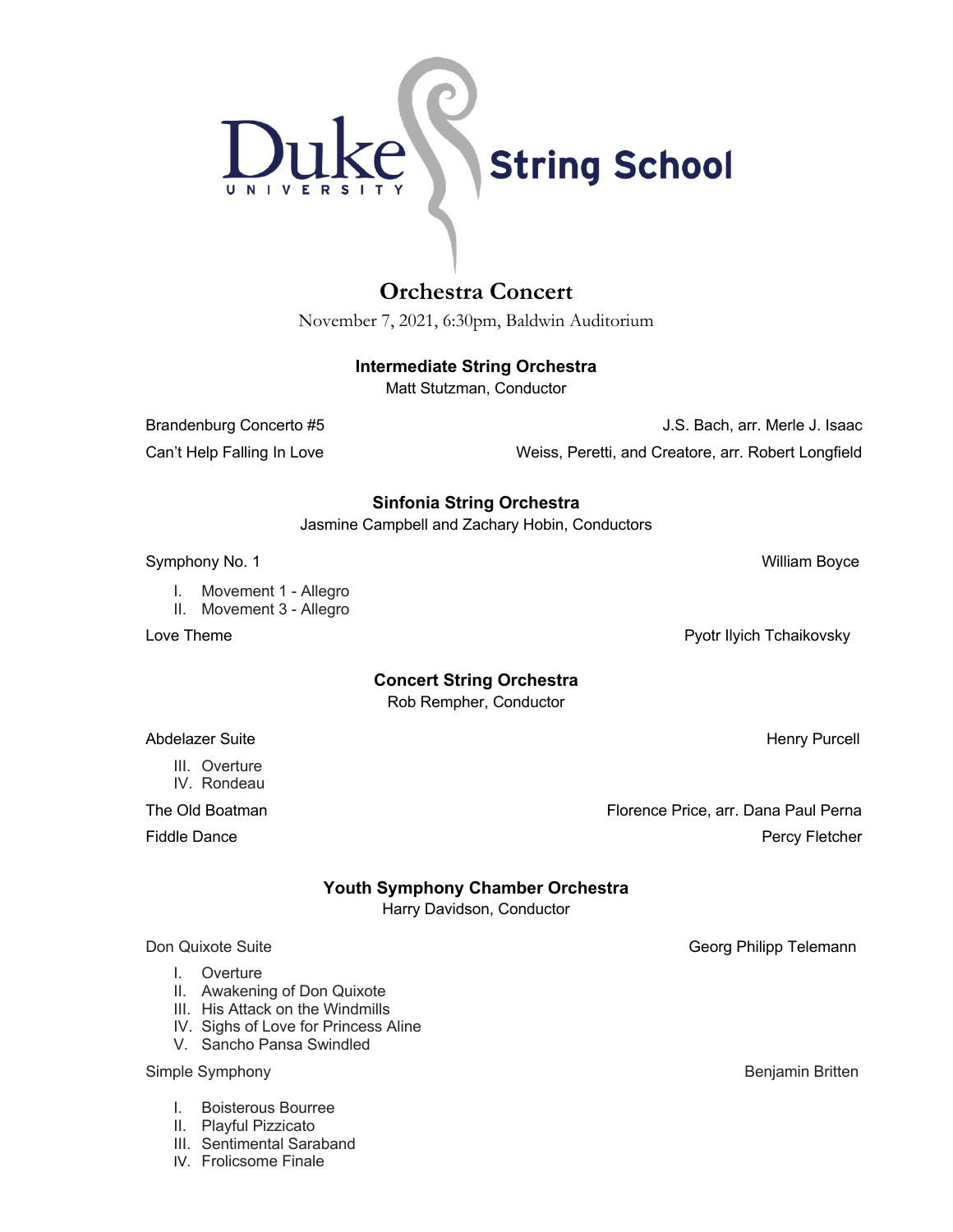Erica Shirts, *Director Teachers*: Carlos Bardales, Jasmine Campbell, Zachary Hobin, Erica Leavell, Nonoko Okada, Rob Rempher, Matt Stutzman, Maria Valencia. *Staff Assistant*: Katharine Whitmore, *Founder & Director Emeritus*: Dorothy Kitchen

Many thanks to the Duke Music Department, especially Rick Nelson, Elizabeth Thompson, and Gretchen Hoag, Jonathan Bagg, Eric Pritchard, Caroline Stinson, J. Samuel Hammond (1947-2021), Jane Hawkins Raimi (1950- 2017),Vice Provost for the Arts John Brown, Dr. Phail Wynn (1947-2018), Leslie Parkins, Sam Miglarese, and Dr. Stelfanie Williams for their support of DUSS and the Kidznotes Pipeline, and of course Founder and Director Emeritus Mrs. Dorothy Kitchen for founding this wonderful program.

 $\frac{1}{2}$  , where  $\frac{1}{2}$  , where  $\frac{1}{2}$  , where  $\frac{1}{2}$ 

## **Intermediate String Orchestra**

Conducted by Matt Stutzman Parent Assistant: Desiree Elekwa *listed alphabetically by section*

#### **Violin I**

Eve Clausnitzer Nafas Hayati Isabel Halpern Owen Henderson Ashten Jampayas Rishika Karanam Annika Lee Daniel Liu Evan Meadows Mira Rajagopal Jeffrey Sun

### **Violin II**

Harini Anantharaman Arianna Beverly Brianna Collins Peilang (Frank) He Nina Heinrich Neila Huang Anulika Izuakor Amara Izuakor Nisha Kasturi Minjae Kim Anusha Raghunathan Dhriti Rao Shuchi Rangarajan Kipkorir Alvin Sirma Susan Tseng

### **Viola**

Alexine Enad\* Sanjay Rajagopal

### **Cello**

Thomas Julian Afonso Ella Cohen Ian Geeng Catherine Gao Matthew Gao Hannah Khandani Astrid Murrie Peyton Palmer

#### **Bass**

Jermiah Jones

\* Leader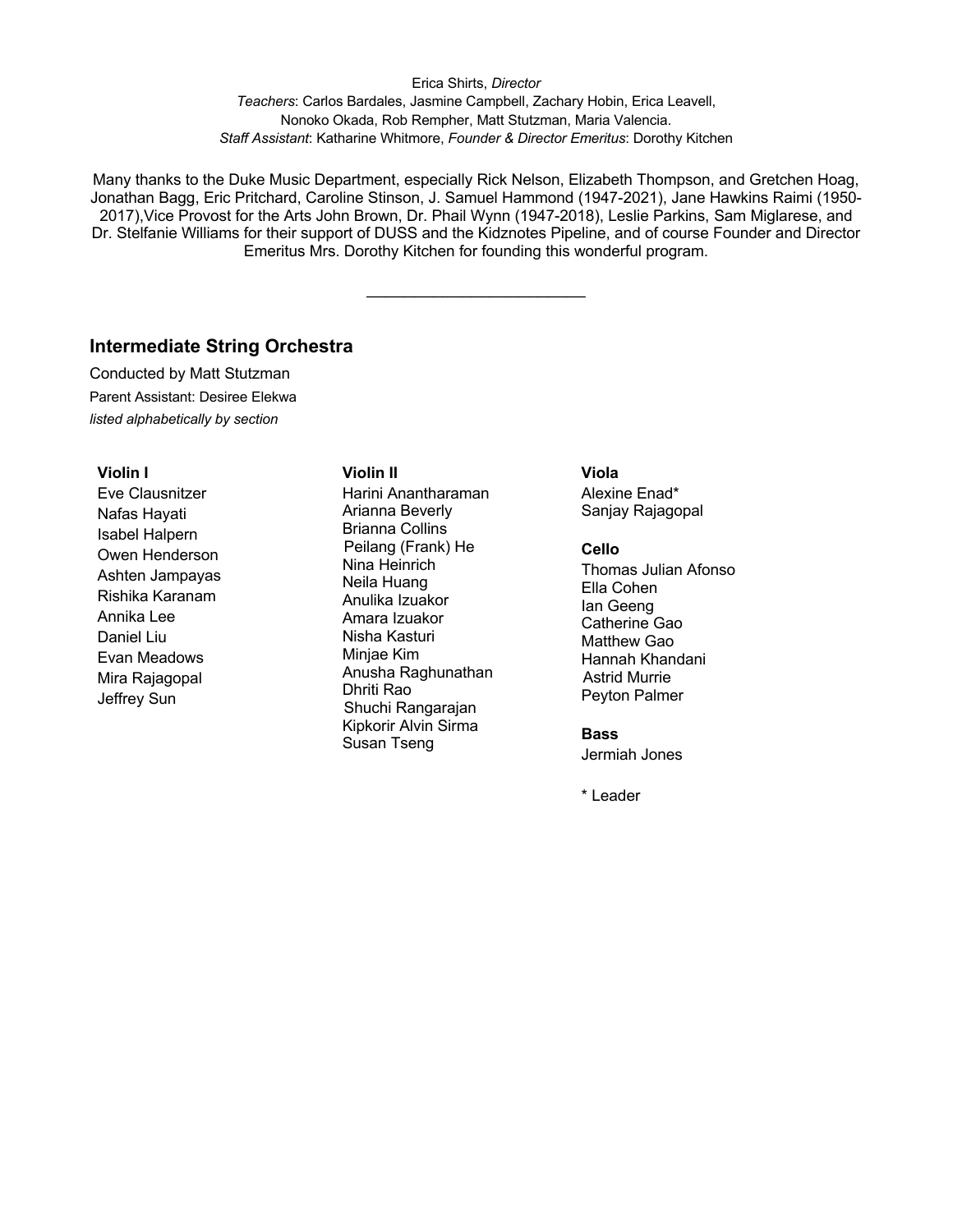## **Sinfonia String Orchestra**

Conducted by Jasmine Campbell and Zachary Hobin *listed alphabetically by section*

### **Violins**

Juan Landa Aguilar Aniketh Arvind Anuragini Barman Colette Charles Lucian Cen Yuna Ertz Nanami Homma Alyssa Hearn Jenna Kim Albert Liu

## **Violins cont.**

Jonas Prager Ella Rosselli Daniel Stocker Emily Thacker Chelsea Xu **Cellos** Gwyneth Bernhardt Catherine Bolton Aki Ertz Jina Song\*

\*Leader

### **Concert String Orchestra** Conducted by Rob Rempher

Parent Assistant: David Frazelle *listed alphabetically by section*

### **Violin I**

Djina Alicante-Stuesse\* Sam Bartlett\* Julia Boltz Alexine Enad Abbie Falk\* Zoe Falk\* Thomas Frazelle Lennox Goslin Olivia Henry\* Kevin Luo Chiara Menolascino\* Ananya Mettu\* Elodie Mitchell Yamini Ramadurai Chloe Solum Maria Zola

### **Violin II**

Elizabeth Boltz Santosh Gopalan Madeline Gottfried Annasofia Migaly Thomas Milano Michael Milano Kate Song Emily Zheng Raina Zhou

### **Viola** Grace Lowder Luca Pirone Liam Roberts Andrew Ye

### **Cello**

Ava Downs Alex Forman\* David Fernandez Fragoso\* Collin Overby\* Mattie Ramont\* Teo Rojas Kieran Rooney Ben Stemmle Yeji Joanna Yoon\*

### **Bass**

Gregory DeMarco Yevgeny Podolyansky

\*Leader